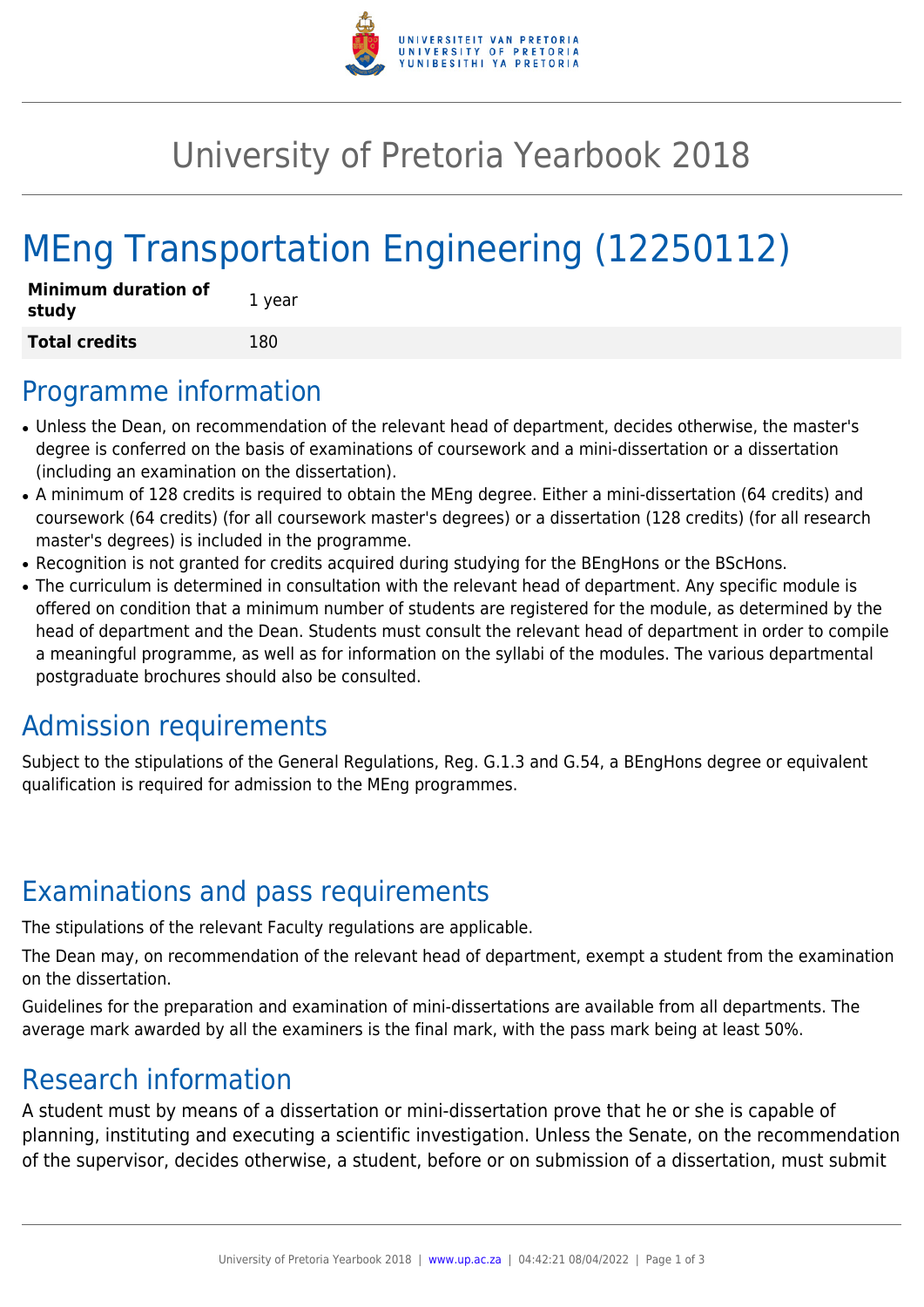

proof issued by a recognised academic journal that an article was submitted, to the Head: Student Administration. The draft article should be based on the research that the student has conducted for the dissertation and be approved by the supervisor if the supervisor is not a co-author. The supervisor shall be responsible for ensuring that the paper is taken through all the processes of revision and resubmission, as may be necessary. Conferment of the degree may be made subject to compliance with the stipulations of this regulation.

## Pass with distinction

- i. A student who submits a dissertation passes with distinction if an average mark of at least 75% is obtained for the dissertation (and the examination on the dissertation).
- ii. A student who completes the master's degree on grounds of coursework and a mini-dissertation, passes with distinction if a weighted average mark of at least 75% is obtained in the first 128 credits obtained for the degree [first 256 credits in the case of the MEng (Engineering Management), MEng (Project Management), MSc (Engineering Management) or the MSc (Project Management)], provided that 64 of these credits are allocated to the mini-dissertation. However, the degree is not awarded with distinction should a student fail any of these modules (excluding modules which have been timeously discontinued). The degree is also not awarded with distinction if a student obtains less than 70% for the mini-dissertation.